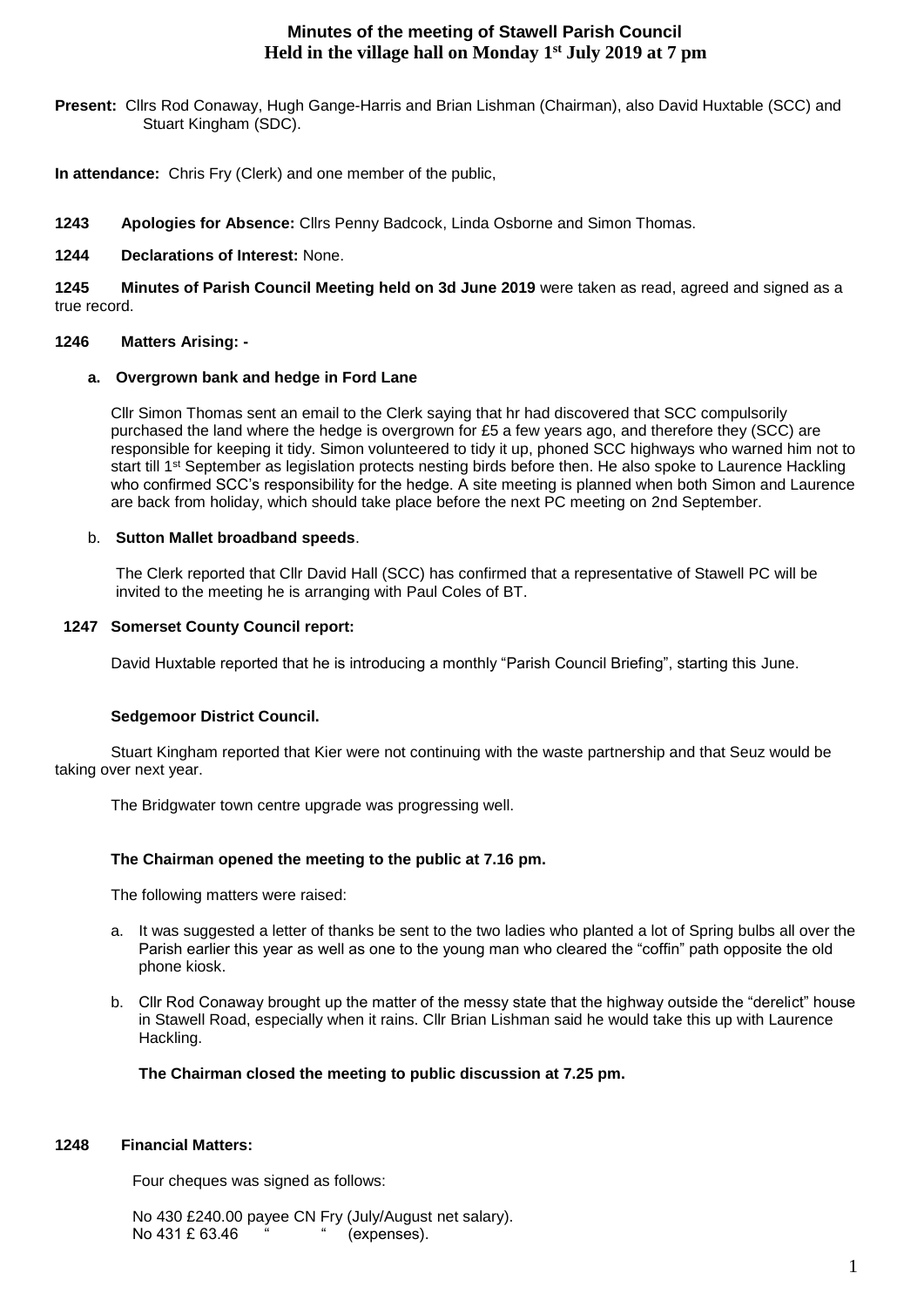No 432 £ 55.50 payee CN Fry (50% of cost of CA Baker reference book). No 433 £50.00 payee Bridgwater CAB (Donation).

**1249 Planning –** One new application received since the agenda was posted will be the subject of a special planning meeting on Monday 8<sup>th</sup> July at 7 pm in the village hall.

A couple of applications relating to Chilton Priory (situated in Chilton Polden) for the conversion of cloisters to form a single office and study, and the installation of double glazing, and the erection of a conservatory to the north west elevation, were simply noted.

#### **2150 Correspondence.**

#### **a. Sedgemoor CAB grant request – see cheque issued above.**

It was proposed by Brian Lishman and seconded by Rod Conaway that a grant of £50 towards the work of the CAB.

#### **b. Jazz Evenings at Cossington.**

Posters advertising forthcoming jazz evenings at Cossington village hall in October, November and December 2019 are to be placed on the village notice boards.

## **c. PCSO Laura Bray.**

As requested at a previous meeting, the Clerk sent an email of appreciation for the very good services of Laura in the village, particularly in attending the Hub Café. In reply, the Local Area Policing Commander, Lisa Simpson, sent a reply in which she expressed her satisfaction with the whole of her team and particularly Laura.

## **d. Code of Conduct explained – SALC seminar.**

This is to be held at the Edgar Hall Somerton on Wednesday  $10<sup>th</sup>$  July from 7 till 9 pm. The Code of Conduct and Members Interests together make up one of SALC's highest enquiry lines. The Clerk said he may attend.

## **e. SCC Chairman's Annual Civic Service.**

An invitation to attend this has been received, and it is being held at Holy Trinity Church Frome BA11 3DE on Saturday 5<sup>th</sup> October 2019 at 3 pm, followed by light refreshments. RSVP by 30<sup>th</sup> August.

## **f. Rural Housing Week Briefing.**

These have been cancelled due to lack of interest.

## **g. Planning application Chilton Priory.**

See item 1249 above.

#### **1241 Matters for report & items for next meeting:**

None.

#### **1242 Any Other Business and Date of Next Meeting**

#### **Any Other Business.**

## **a. Review of Polling Districts, Polling Places and Polling Stations.**

The Acting Returning Officer will be carrying out a review of Polling Districts, Polling Places and Polling Stations. Noted.